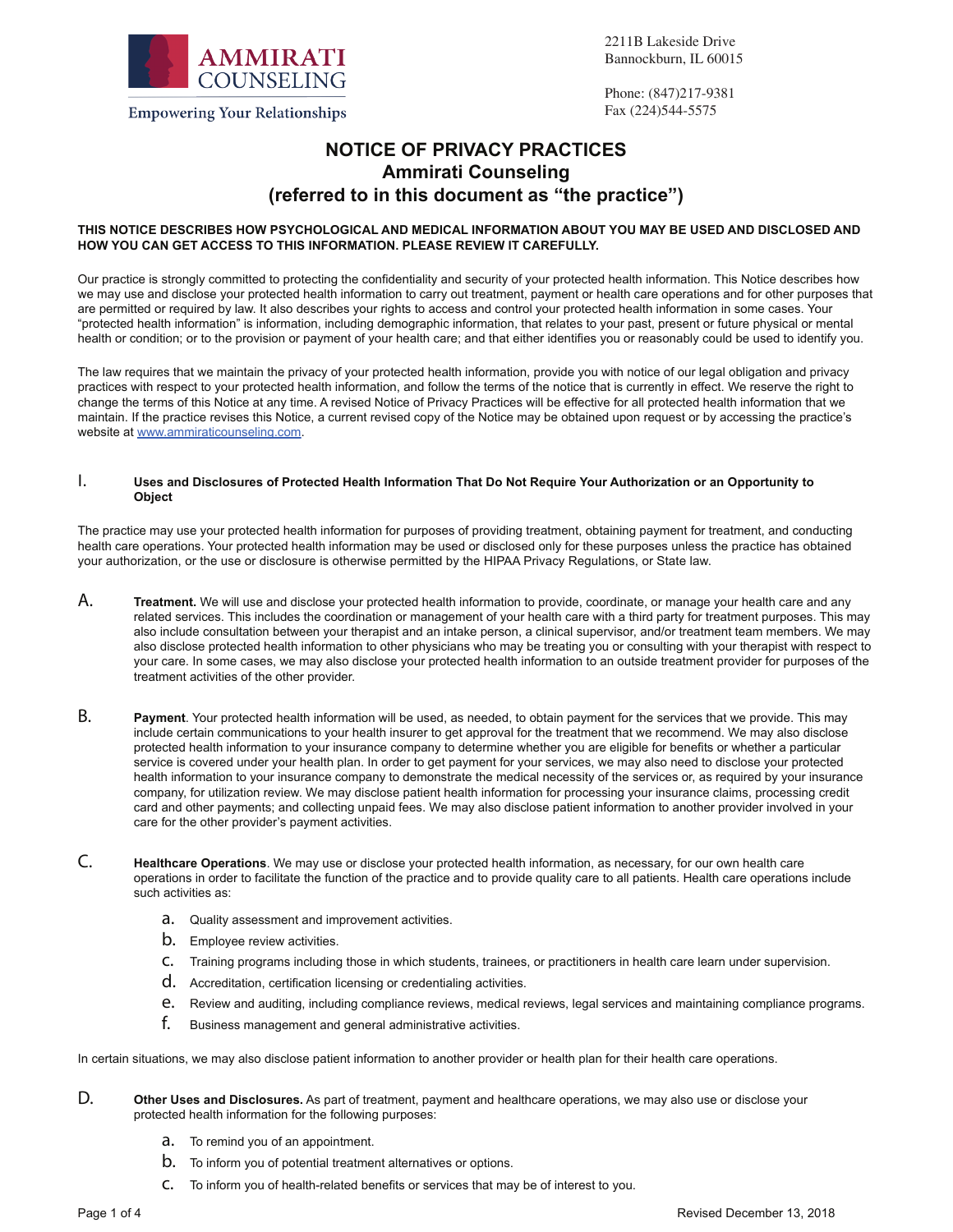

2211B Lakeside Drive Bannockburn, IL 60015

**Empowering Your Relationships** 

Phone: (847)217-9381 Fax (224)544-5575

### II. **Uses and Disclosures Beyond Treatment, Payment, and Health Care Operations Permitted Without Authorization or Opportunity to Object**

Federal privacy rules allow us to use or disclose your protected health information without your permission or authorization for a number of reasons including the following:

- A. **When Legally Required**. We will disclose your protected health information when we are required to do so by any Federal, State or local law.
- B. **When There Are Risks to Public Health**. We may disclose your protected health information for the following public activities and purposes:
	- a. To prevent, control, or report disease, injury or disability as permitted by law.
	- b. To report vital events such as birth or death as permitted or required by law.
	- c. To conduct public health surveillance, investigations and interventions as permitted or required by law.
	- d. To collect or report adverse events and product defects, track FDA regulated products, enable product recalls, repairs or replacements to the FDA and to conduct post marketing surveillance.
	- e. To notify a person who has been exposed to a communicable disease or who may be at risk of contracting or spreading a disease as authorized by law.
- C. **To Report Abuse, Neglect or Domestic Violence**. We may notify government authorities if we believe that a patient is the victim of abuse, neglect or domestic violence. We will make this disclosure only when specifically required or authorized by law or when the patient agrees to the disclosure.
- D. **To Conduct Health Oversight Activities**. We may disclose your protected health information to a health oversight agency for activities including audits; civil, administrative, or criminal investigations, proceedings, or actions; inspections; licensure or disciplinary actions; or other activities necessary for appropriate oversight as authorized by law. We will not disclose your health information if you are the subject of an investigation and your health information is not directly related to your receipt of health care or public benefits.
- E. **In Connection with Judicial and Administrative Proceedings**. We may disclose your protected health information in the course of any judicial or administrative proceeding in response to an order of a court or administrative tribunal as expressly authorized by such order or in response to a subpoena in some circumstances.
- F. **For Law Enforcement Purposes**. We may disclose your protected health information to a law enforcement official for law enforcement purposes as follows:
	- a. As required by law for reporting of certain types of wounds or other physical injuries.
	- b. Pursuant to court order, court-ordered warrant, subpoena, summons or similar process.
	- c. For the purpose of identifying or locating a suspect, fugitive, material witness or missing person.
	- d. Under certain limited circumstances, when you are the victim of a crime.
	- **e.** To a law enforcement official if the practice has a suspicion that your death was the result of criminal conduct.<br> $\mathbf{f}$  In an emergency in order to report a crime
	- In an emergency in order to report a crime.
- G. **To Coroners, Funeral Directors, and for Organ Donation.** We may disclose protected health information to a coroner or medical examiner for identification purposes, to determine cause of death or for the coroner or medical examiner to perform other duties authorized by law. We may also disclose protected health information to a funeral director, as authorized by law, in order to permit the funeral director to carry out their duties. Protected health information may be used and disclosed for cadaveric organ, eye or tissue donation purposes.
- H. **For Research Purposes.** We may use or disclose your protected health information for research when the use or disclosure for research has been approved by an institutional review board or privacy board that has reviewed the research proposal and research protocols to address the privacy of your protected health information.
- I. **In the Event of a Serious Threat to Health or Safety.** We may, consistent with applicable law and ethical standards of conduct, use or disclose your protected health information if we believe, in good faith, that such use or disclosure is necessary to prevent or lessen a serious and imminent threat to your health or safety or to the health and safety of the public.
- J. **Military and Veterans.** If you are a member of the Armed Forces, we may release protected health information about you as required by military command authorities. We may also release protected health information about foreign military personnel to the appropriate foreign military authority.
- K. **National Security.** Our practice may disclose your protected health information to federal officials for intelligence and national security activities authorized by law. We also may disclose your protected health information to federal officials in order to protect the President, other officials or foreign heads of state, or to conduct investigations.
- L. **For Worker's Compensation.** The practice may release your health information to comply with worker's compensation laws or similar programs.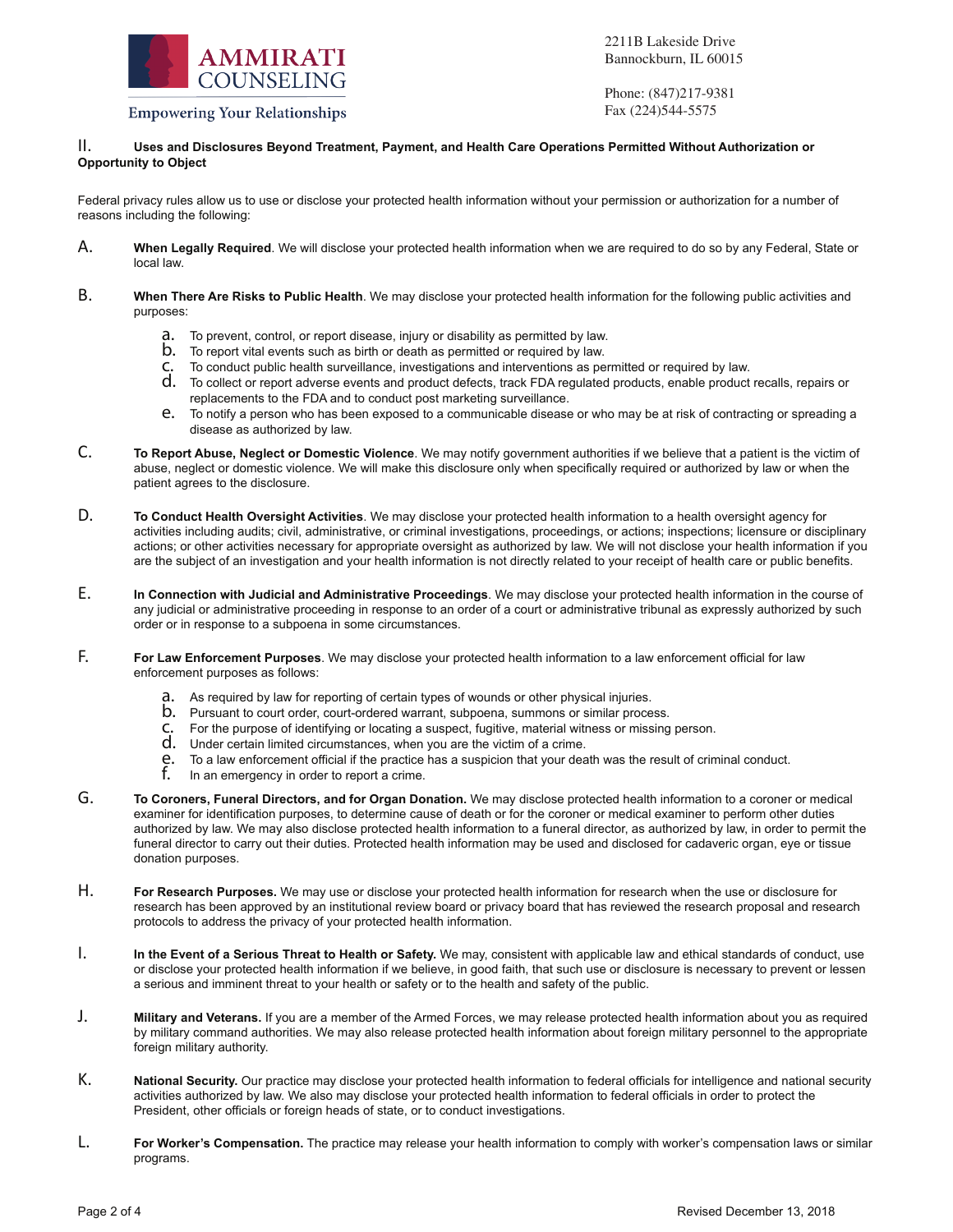

**Empowering Your Relationships** 

2211B Lakeside Drive Bannockburn, IL 60015

Phone: (847)217-9381 Fax (224)544-5575

# **III. Uses and Disclosures Permitted Without Authorization but With Opportunity to Object**

A. **Family and Friends.** We may disclose your protected health information to your family member or a close personal friend, or other person identified by you, if it is directly relevant to the person's involvement in your care or payment related to your care. We can also disclose your information in connection with trying to locate or notify family members or others involved in your care concerning your location, condition or death.

You may object to these disclosures. If you are unable to agree or object to such uses or disclosures of protected health information because of an emergency or because of your incapacity, we may exercise our professional judgment to determine whether the disclosure is in your best interest.

#### **IV. Uses and Disclosures Where Your Authorization is Required**

We will not use or disclose your protected health information for any purpose other than those identified in the previous sections without your specific written authorization. Most disclosures of psychotherapy notes, uses and disclosures for marketing purposes, and disclosures that constitute the sale of your health information require your prior written authorization. We may, however, provide you with marketing materials in a face-to-face encounter without your authorization or communicate with you about treatment alternatives or other health related products and services that may be beneficial to you in relation to your treatment. If you give us authorization to use or disclose your protected health information, you may revoke your authorization in writing at any time except to the extent that we have already taken action in reliance upon the authorization.

## **V. Your Rights Pertaining to Your Protected Health Information**

You have the following rights regarding your protected health information:

A. The right to inspect and copy your protected health information. You have the right to inspect and/or obtain a copy of your protected health information that is contained in a designated record set for as long as we maintain the protected health information. A "designated record set" contains medical and billing records and any other records that your physician and the practice uses for making decisions about you. This includes the right to receive in an electronic format a copy of your health information that is maintained as part of an electronic health record and to have the electronic record transmitted directly to an entity or person designated by you.

 Under Federal law, however, you may not inspect or copy the following records: psychotherapy notes; information compiled in reasonable anticipation of, or for use in, a civil, criminal, or administrative action or proceeding; and protected health information that is subject to a law that prohibits access to protected health information. Depending on the circumstances, you may have the right to have a decision to deny access reviewed.

 We may deny your request to inspect or copy your protected health information, if, in our professional judgment, we determine that the access requested is likely to endanger your life or safety or that of another person, or that it is likely to cause substantial harm to another person referenced within the information. You have the right to request a review of this decision.

To inspect and copy your medical information, you must submit a written request to:

### **Terri A. Ammirati Ammirati Counseling 2213 Lakeside Drive Bannockburn, IL 60015**

If you request a copy of your information, we may charge you a fee for the costs of copying, mailing, or other costs incurred by us in complying with your request. We will try our best to provide your health information to you in the form or format requested by you if such form or format is available. If it is not, the information will be provided in a readable hard copy form or other such agreed upon form.

B. **The right to request a restriction on uses and disclosures of your protected health information**. You may ask us not to use or disclose certain parts of your protected health information for the purposes of treatment, payment or health care operations. You may also request that we not disclose your health information to family members or friends who may be involved in your care or for notification purposes as described in this Notice of Privacy Practices. Your request must state the specific restriction requested and to whom you want the restriction to apply.

The practice is not required to agree to a restriction that you may request. We will notify you if we deny your request to a restriction. If the practice does agree to the requested restriction, we may not use or disclose your protected health information in violation of that restriction unless it is needed to provide emergency treatment. Under certain circumstances, we may terminate our agreement to a restriction.